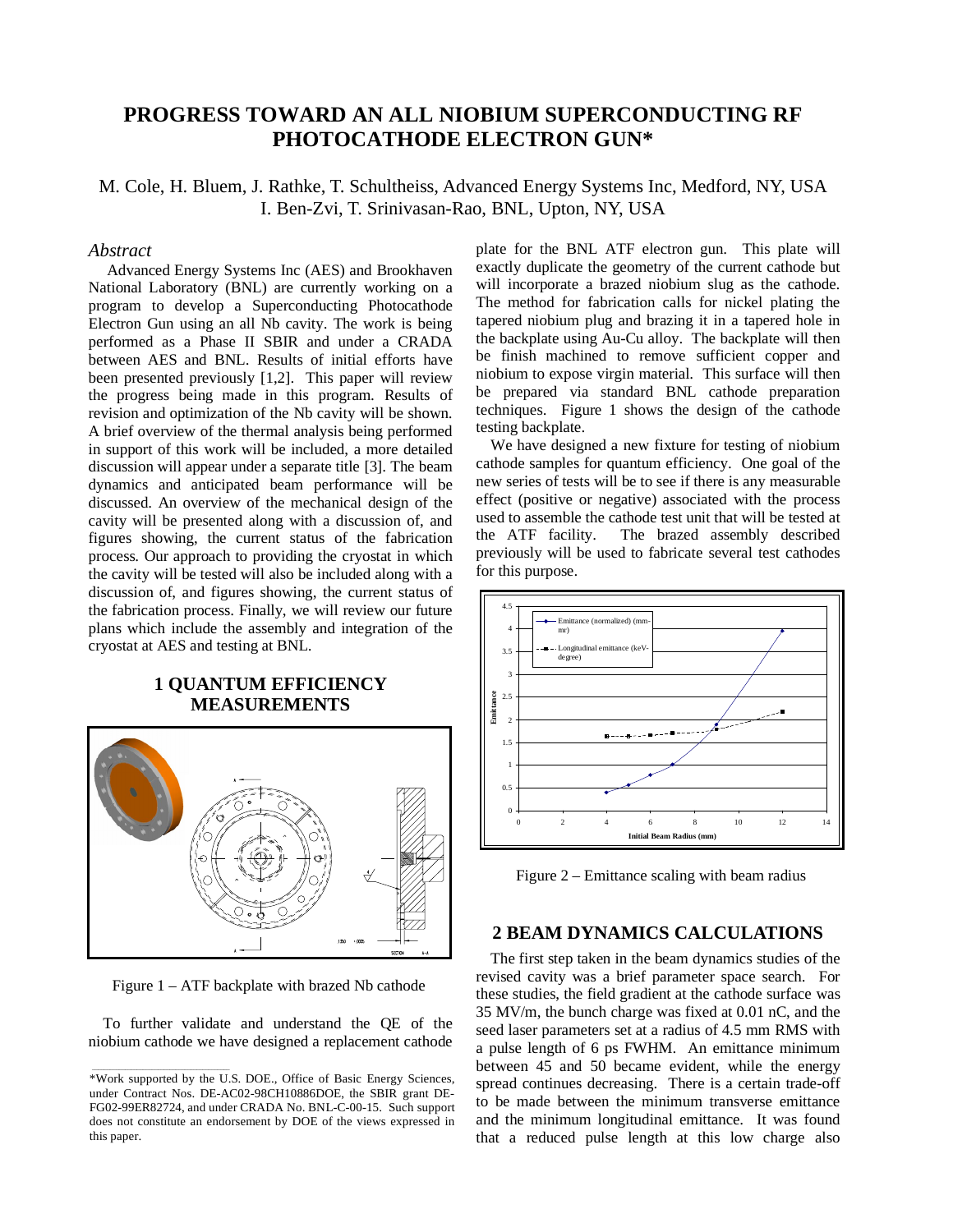provided better transverse and longitudinal emittance performance, but a complete study was not performed. Reducing the laser pulse length to 4 ps FWHM resulted in a 6% improvement in the transverse emittance and a 30% improvement in the longitudinal. The laser pulse length was not reduced further.

Following this, we checked the effect of the seed laser radius (this is the same as the initial electron beam radius). The radius was varied from 4 mm up to 12 mm as the change in the transverse and longitudinal emittance were observed. As expected, the emittance is an increasing function of the initial beam radius. The results are shown in figure 2

**3 CAVITY RF DESIGN**

# $R = 3.50cm$ Frequency = 1298.07726 MHz Stored energy = 4.4404980 Joules



Figure 3 – Gun fields and RF parameters

The initial concept for this gun utilized a protruding Nb cathode on the backplate of the cavity. Previously we determined that there was no benefit to this approach [1]. Our current cavity design includes a slightly domed backplate. This configuration is shown in figure 3. The dome shape adds stiffness to the cavity backplate and eliminates the requirement for additional stiffeners to be added.

### **4 CAVITY THERMAL AND STRUCTURAL ANALYSIS**

The niobium cavity wall thickness is sized to operate with a 15 psi pressure load on the outside of the cavity and vacuum on the inside, pass 1 watt of laser power and the RF surface thermal load through its thickness while maintaining superconducting temperatures.

An axisymmetric model of the cavity was used to size the walls. The thermal analysis assumed 1.8K superfluid helium on its outer surface. The heat flux through this surface  $(\Phi_s)$  is determined by the temperature dependent Kapitza conductivity  $H_k(T_b, \Delta T)$ .

When  $\Delta T$  is greater than 1.4 K, the surface flux exceeds the critical heat flux for helium II and the local



Figure 4 – Thermal model boundary conditions

conductivity is greatly reduced. The heat flow will then redistribute if the wall thickness is large enough.

Figure 4 shows the thermal model and the boundary conditions. This model was run for three different wall thicknesses. Initially the temperature decreases as the wall thickness increases, this is due to the heat redistributing and lowering the heat flux on the coolant surface. The nonlinearity of this effect means that ultimately at larger thickness the temperature would increase as the wall thickness increased. The three and one-half mm thick wall gives the best thermal and structural results.

#### **5 ANTICIPATED OPERATING PARAMETERS**

Based on the QEF measurements made to date, the RF design of the cavity and the ability of the cavity/cryogen system to remove heat deposited by the laser we have calculated a set of anticipated operating parameters. These parameters are shown in table 1 and are shown for a series of available laser powers. The driver for laser power is our budget. In our current program we can only afford to purchase a 150mW laser, so our performance will be limited accordingly.

Table 1 – Anticipated Operating Parameters

| (cm)     | (cm2) | Laser Spot D Laser Area Max Laser Power Ecathode Quantum<br>$(W)$ (6 w/cm2) | (MV/m) | Efficiency | Electron<br>current (mA) $(MV/m)$ $(MV/m)$ | Epeak |       | Eaperture Bunch Charge with<br>81.25 MHz Laser (nC) |
|----------|-------|-----------------------------------------------------------------------------|--------|------------|--------------------------------------------|-------|-------|-----------------------------------------------------|
| 0.460659 | 0.167 | 0.150                                                                       | 43.76  | 0.002054   | 0.066125                                   | 45.85 | 45.85 | 0.81385                                             |
| 0.460659 | 0.167 | 1.000                                                                       | 43.76  | 0.002054   | 0.440835                                   | 45.85 | 45.85 | 5.42566                                             |
| 0.651469 | 0.333 | 2.000                                                                       | 43.76  | 0.002054   | 0.881653                                   | 45.85 | 45.85 | 10.85111                                            |
| 1.000000 | 0.785 | 4.712                                                                       | 43.76  | 0.002054   | 2.077352                                   | 45.85 | 45.85 | 25.56741                                            |